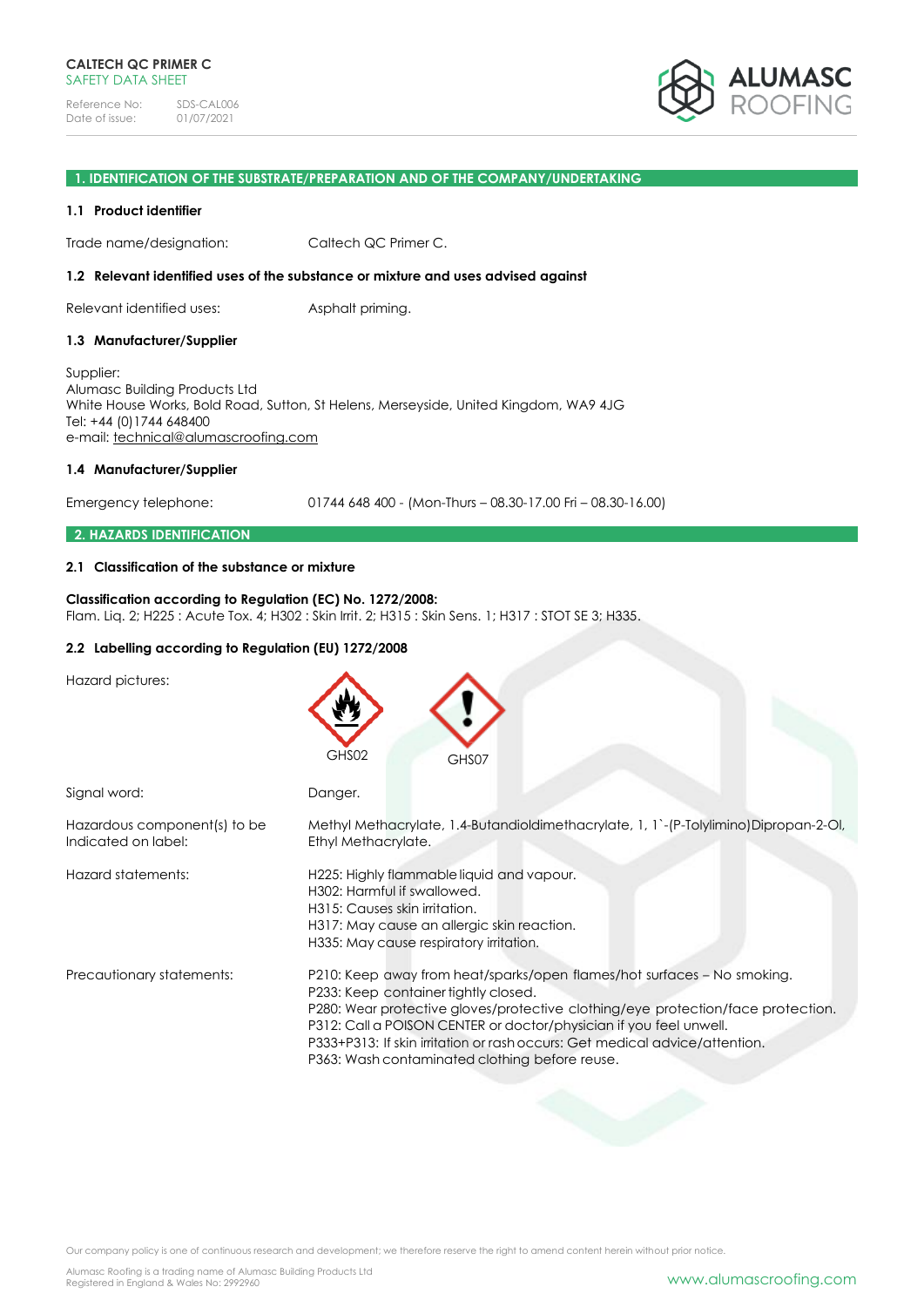

## **3. COMPOSITION AND INFORMATION ABOUT THE COMPONENTS**

## **3.1 Substances**

Two-part primer for priming concrete & masonry.

#### **3.2 Mixture**

#### **Chemical characterization:**

plastifized MMA-resin.

#### **Hazardous ingredients:**

| Ingredient                             |                                                                                                     | Classification (EC) 1272/2008                                                                   | <b>Concentration</b>       |
|----------------------------------------|-----------------------------------------------------------------------------------------------------|-------------------------------------------------------------------------------------------------|----------------------------|
| <b>Methyl Methacrylate</b>             | CAS No: 80-62-6<br>EC-No: 201-297-1<br>Index-No: 607-035-00-6<br>REACH No:<br>01-2119452498-28-XXXX | Flam. Lig. 2; H225 STOT SE 3; H335 Skin Irrit.<br>12: H315 Skin Sens. 1: H317                   | 70.0 - 75.0 % by<br>weight |
| 1.4-Butandioldimethacry-<br>Late       | CAS No: 2082-81-7<br>EC-No: 218-218-1<br>REACH No:<br>01-2119967415-30-XXXX                         | Skin Sens. 1; H317                                                                              | $1.0 - 5.0 %$ by<br>weight |
| $1,1$ -(P-<br>Tolylimino)Dipropan-2-Ol | CAS No: 38668-48-3<br>EC-No: 254-075-1<br>REACH No:<br>01-2119980937-17-XXXX                        | Acute Tox. 2; H300 Eye Irrit. 2; H319 Aquatic<br>Chronic 3; H412                                | $1.0 - 5.0 %$ by<br>weight |
| <b>Ethyl Methacrylate</b>              | CAS No: 97-63-2<br>EC-No: 202-597-5<br>Index-No: 607-071-00-2                                       | Flam. Liq. 2; H225 Eye Irrit. 2; H319 STOT SE<br>3; H335 Skin Irrit. 2; H315 Skin Sens. 1; H317 | $0.1 - 1.0 %$ by<br>weight |

**4. FIRST AID MEASURES**

#### **4.1 Description of first aid measures**

| General advice:          | Move out of dangerous area.<br>Take off all contaminated clothing immediately.<br>Do not leave the victim unattended.<br>Show this safety data sheet to the doctor in attendance. |
|--------------------------|-----------------------------------------------------------------------------------------------------------------------------------------------------------------------------------|
| If inhaled:              | Move to fresh air. If symptoms persist, call a doctor.<br>Show this safety data sheet to the doctor in attendance.                                                                |
| In case of skin contact: | Wash off immediately with soap and plenty of water while removing all contaminated<br>clothes and shoes.<br>If skin irritation occurs, get medical advice/attention.              |
| In case of eye contact:  | In the case of contact with eyes, rinse immediately with plenty of water and seek<br>medical advice.                                                                              |
| If swallowed:            | Rinse mouth. Do NOT induce vomiting.<br>Call a doctor immediately.                                                                                                                |

## **4.2 -**

## **4.3 Indication of any immediate medical attention and special treatment needed**

Treat symptomatically.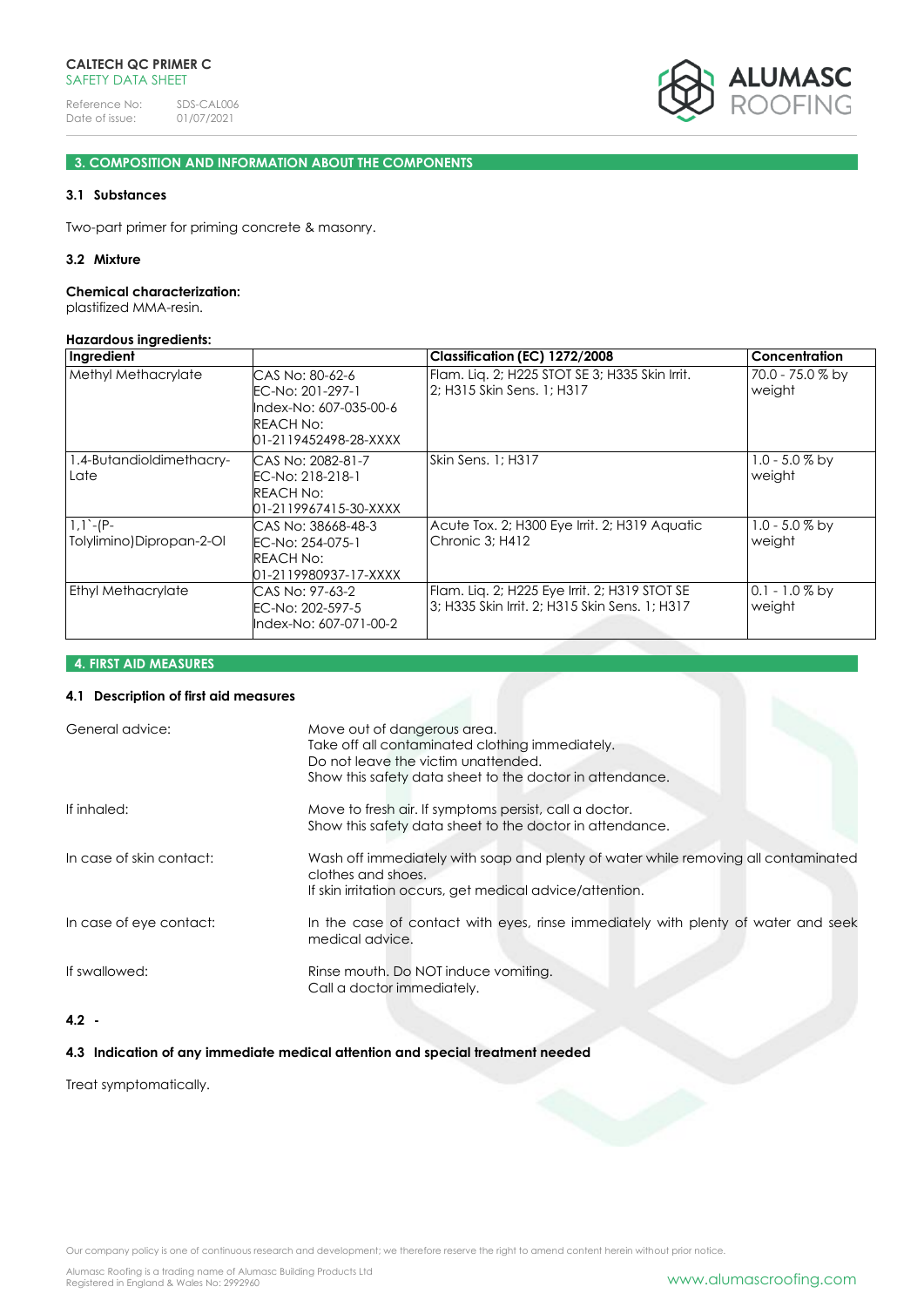## **5. FIRE-FIGHTING MEASURES**

#### **5.1 Extinguishing media**

#### **Suitable extinguishing media:**

Carbon dioxide (CO2), Foam, Water spray, Dry powder.

#### **Unsuitable extinguishing media:**

High volume water jet.

#### **5.2 Special hazards arising from the substance or mixture**

Violent polymerization may be caused by extremes of temperature and direct sunlight. Fire will produce dense black smoke containing hazardous combustion products (see Section 10). Exposure to decomposition products may be a hazard to health.

#### **5.3 Advice for fire-fighters**

In the event of fire, wear self-contained breathing apparatus. Fire residues and contaminated fire extinguishing water must be disposed of in accordance with local regulations. Do not allow run-off from fire-fighting to enter drains or water courses.

#### **6. ACCIDENTAL RELEASE MEASURES**

#### **6.1 Personal precautions, protective equipment and emergency procedures**

Ensure adequate ventilation. Vapours are heavier than air and may spread along floors. Use personal protective equipment.

#### **6.2 Environmental precautions**

Prevent further leakage or spillage if safe to do so. Do not flush into surface water or sanitary sewer system. Avoid sub-soil penetration.

#### **6.3 Methods and materials for containment and cleaning up**

Soak up with inert absorbent material (e.g. sand, silica gel, acid binder, universal binder, sawdust). Clean contaminated surface thoroughly. Treat recovered material as described in the section "disposal considerations".

#### **6.4 Reference to other sections**

Disposal considerations also see Section 13.

#### **6.5 Additional information**

Treat recovered material as described in the section "disposal considerations".

#### **7. HANDLING AND STORAGE**

#### **7.1 Precautions for safe handling**

Processing may lead to evolution of flammable volatiles. In case of insufficient ventilation, wear suitable respiratory equipment. Keep product and empty container away from heat and sources of ignition. Handle and open container with care. Avoid contact with skin and eyes.

Smoking, eating and drinking should be prohibited in the application area. For personal protection see Section 8. Observe label precautions.

Take precautionary measures against static discharges. Vapours may form explosive mixture with air. Use water spray to cool unopened containers.

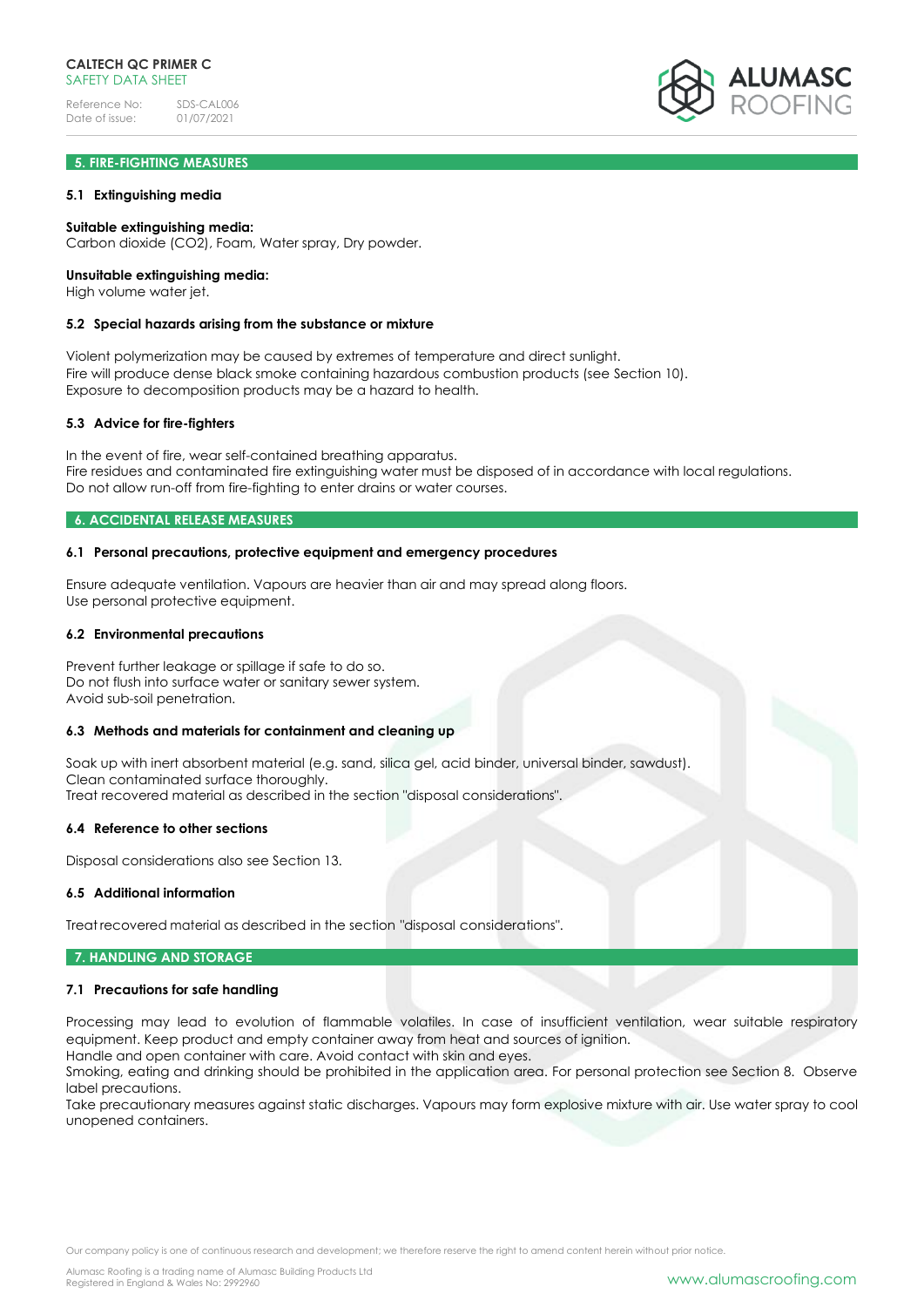

## **7.2 Conditions for safe storage, including any incompatibilities**

Storage must be in accordance with the BetrSichV (Germany). Keep in a cool, well-ventilated place. Keep in properly labelled containers. Containers which are opened must be carefully resealed and kept upright to prevent leakage. \*TRGS 510: 3.

## **8. EXPOSURE CONTROLS/PERSONAL PROTECTION**

#### **8.1 Control parameters**

## **Methyl Methacrylate:**

#### **Great Britain:**

| Long-term exposure | Long-term exposure                 | Short-term exposure | <b>Short-term exposure</b> | Source |
|--------------------|------------------------------------|---------------------|----------------------------|--------|
| value/ ppm         | value/ mg/m3                       | value / ppm         | value / $mg/m3$            |        |
| 50                 | 208                                | 100                 | 14 I C                     |        |
| $\sim$             | $1!$ $1!$ $1!$ $1!$ $1!$ $1!$ $1!$ |                     |                            |        |

Source: 19 - EH40/2005 Workplace exposure limits (2011).

#### **Europe:**

| Long-term exposure value/ppm | Short-term exposure value<br>/ppm | <sup>.</sup> date<br><b>Ilssuina</b> | Source |
|------------------------------|-----------------------------------|--------------------------------------|--------|
| 50                           | LU.                               | 2009<br>19/<br>.                     |        |
| DIDFOTIVIF                   |                                   |                                      |        |

Source: 24 - DIRECTIVE 2009/161/EU.

## **DNEL:**

| Value                    | Target group   | <b>Exposure route</b> | <b>Exposure frequency</b>   | Source |
|--------------------------|----------------|-----------------------|-----------------------------|--------|
| $210$ mg/m <sup>3</sup>  | Workers        | <b>Inhalation</b>     | Long-term effects local     | 100    |
| $210$ mg/m <sup>3</sup>  | Workers        | <b>Inhalation</b>     | Long-term effects systemic  | 100    |
| $1.5 \,\mathrm{mg/cm^2}$ | <b>Workers</b> | Skin                  | Long-term effects local     | 100    |
| 13,67 mg/kg              | Workers        | Skin                  | Long-term effects systemic  | 100    |
| $105 \text{ mg/m}^3$     | Consumers      | <b>Inhalation</b>     | Long-term effects local     | 100    |
| 74,3 mg/m <sup>3</sup>   | Consumers      | Inhalation            | Long-term effects, systemic | 100    |
| $1.5 \text{ mg/cm}^2$    | Consumers      | Skin                  | Long-term effects local     | 100    |
| 8,2 mg/kg                | Consumers      | Skin                  | Long-term effects systemic  | 100    |
| $1.5 \,\mathrm{mg/cm^2}$ | Consumers      | <b>Skin</b>           | Short-term effects local    | 100    |

Source: 100 – Firmendaten.

## **PNEC:**

| Value      | <b>Exposure route</b> | Source |
|------------|-----------------------|--------|
| 0,94 mg/l  | Freshwater            | 100    |
| 0,094 mg/l | Marine water          | 100    |
| 5,74 mg/kg | Sediment              | 100    |
| 1,47 mg/kg | Soil                  | 100    |
|            |                       |        |

Source: 100 – Firmendaten.

## **1.4-Butandioldimethacrylate:**

## **DNEL:**

| <b>Value</b>             | Target group | <b>Exposure route</b> | <b>Exposure frequency</b>  | Source |
|--------------------------|--------------|-----------------------|----------------------------|--------|
| $14.5 \,\mathrm{mg/m^3}$ | Workers      | <b>Inhalation</b>     | Long-term effects systemic | 100    |
| $14.2 \text{ mg/kg}$     | Workers      | Dermal exposure       | Long-term effects systemic | 1100   |

Source: 100 – Firmendaten.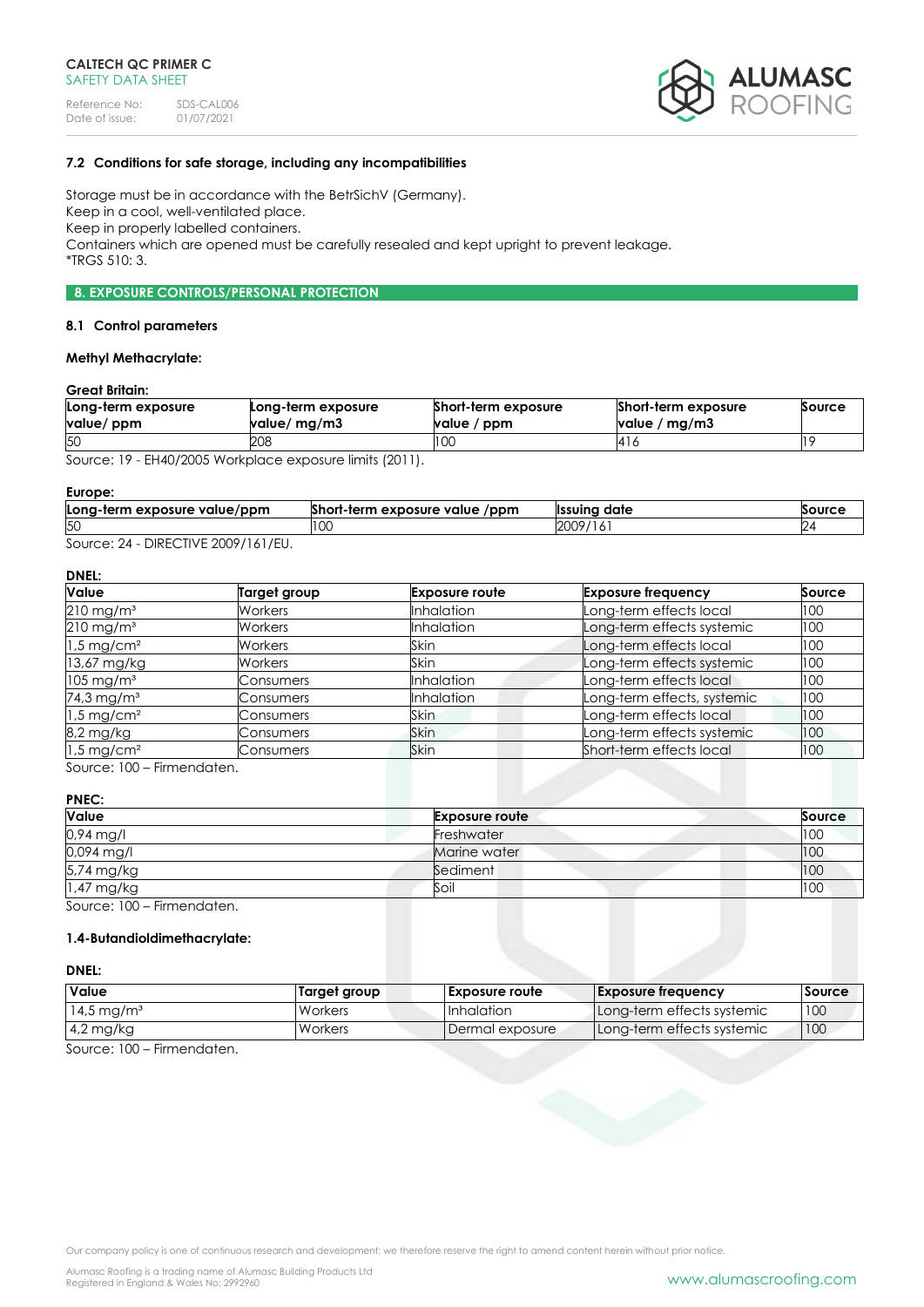

## **1,1`-(P-Tolylimino)Dipropan-2-Ol:**

## **DNEL:**

| Value                 | Target group | <b>Exposure route</b> | Exposure frequency | Source |
|-----------------------|--------------|-----------------------|--------------------|--------|
| $2 \,\mathrm{mg/m^3}$ | Workers      | Inhalation            | Long-term effects  | 100    |
| 0,6 mg/kg             | Workers      | Skin                  | Long-term effects  | 100    |

Source: 100 – Firmendaten.

## **PNEC:**

| Value        | <b>Exposure route</b> | Source |
|--------------|-----------------------|--------|
| 199,5        | Wastewater treatment  | 100    |
| 0,0072 mg/kg | Marine water          | 100    |
| $0.017$ mg/l | Freshwater            | 100    |

Source: 100 – Firmendaten.

## **8.2 Exposure controls**

| Respiratory protection:                                                                 | Vapour during processing may be irritating to the respiratory tract and to the<br>eyes. When workers are facing concentrations above the exposure limit they<br>must use appropriate certified respirators.                                                                                                                                 |
|-----------------------------------------------------------------------------------------|---------------------------------------------------------------------------------------------------------------------------------------------------------------------------------------------------------------------------------------------------------------------------------------------------------------------------------------------|
| Remarks:                                                                                | Recommended Filter type: A1, A2 (in case of higher concentration).<br>Use the indicated respiratory protection if the occupational exposure limit is<br>exceeded and/or in case of product release (dust).                                                                                                                                  |
| Hand protection:                                                                        | Protective gloves complying with EN 374. Please observe the instructions<br>regarding permeability and breakthrough time which are provided by the<br>supplier of the gloves. Also take into consideration the specific local<br>conditions under which the product is used, such as the danger of cuts,<br>abrasion, and the contact time. |
| Suitable material:<br>Unsuitable material:<br>Material thickness:<br>Breakthrough time: | Nitriles.<br>Woven fabric, leather gloves.<br>$0.38$ mm.<br>$<$ 25 mins.                                                                                                                                                                                                                                                                    |
| Eye protection:                                                                         | Tightly fitting safety goggles.                                                                                                                                                                                                                                                                                                             |
| Skin and body protection:                                                               | Wear suitable protective equipment. Long sleeved clothing.                                                                                                                                                                                                                                                                                  |
| General protective and hygiene measures:                                                | Handle in accordance with good industrial hygiene and safety practice.<br>Keep away from food, drink and animal feeding stuffs. Wash hands before<br>breaks and at the end of workday. Use protective skin cream before<br>handling the product. Avoid contact with the skin and the eyes.                                                  |
| Engineering measures:                                                                   | Ensure adequate ventilation, especially in confined areas. When workers are<br>facing concentrations above the exposure limit they must use appropriate<br>certified respirators.                                                                                                                                                           |

## **9. PHYSICAL AND CHEMICAL PROPERTIES**

## **9.1 Information on basic physical and chemical properties**

Appearance: Liquid. Form: Liquid. Colour: Colourless. Boiling point [°C]: Approx. 100°C. Flash point [°C]: 10°C. Evaporation rate [kg /(s\*m<sup>2</sup>]]: Not determined.

Odour: Smell of Methylmethacrylate.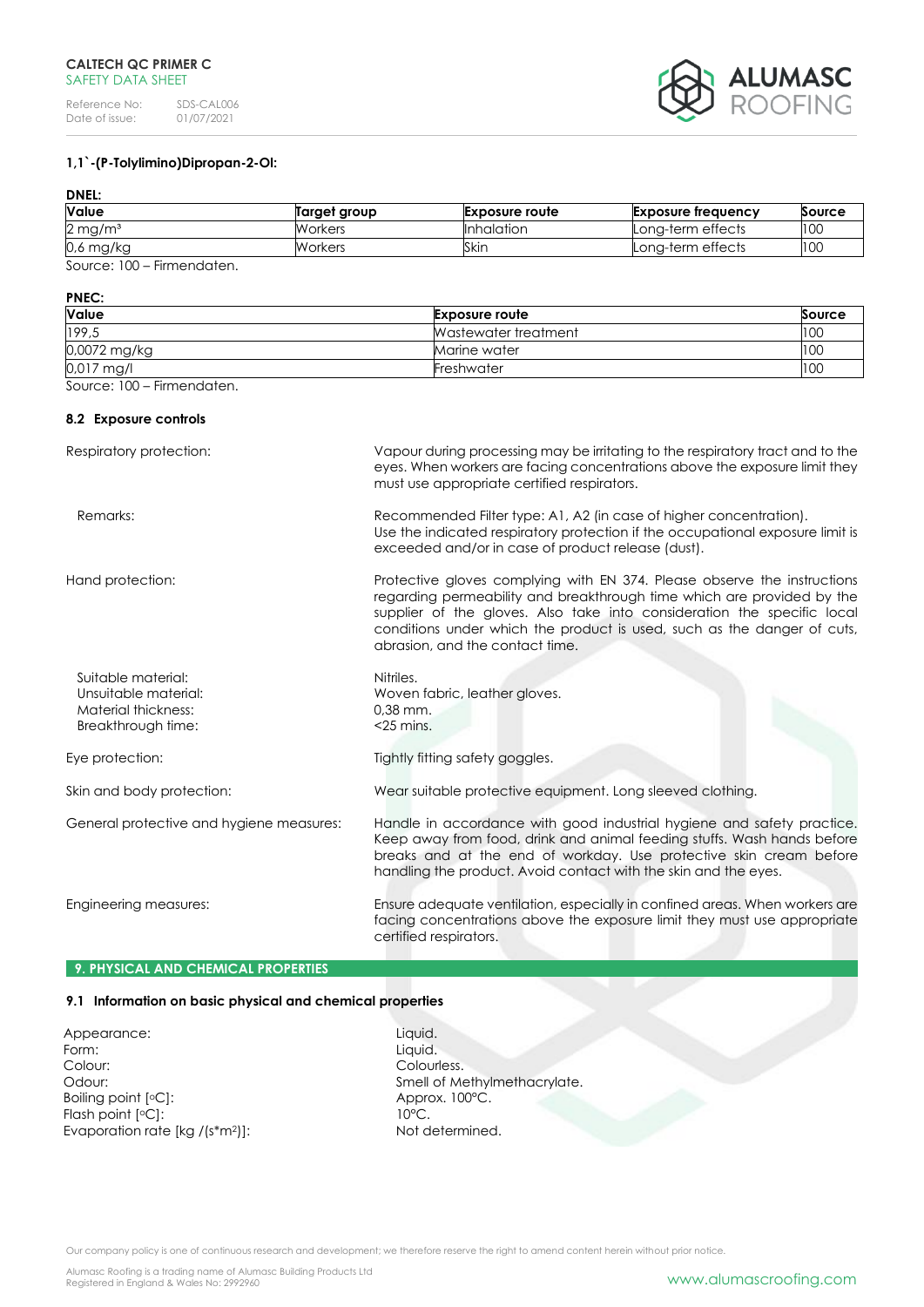Reference No: SDS-CAL006<br>Date of issue: 01/07/2021 Date of issue:

Vapour pressure [kPa]:  $>$  50 hPA. Vapour density:  $\begin{array}{ccc} \hline \end{array}$  Not determined. \*Density [g/cm3] Approx. 0,99 g/cm3. Temperature 20°C. Water solubility [g/l] 20 g/l. Partition coefficient n-octanol/water (log P O/W): Not determined. Explosive properties: Not relevant. Oxidising properties: Not relevant.

## **9.2 Other information**

Flow time(s): Approx. 18 sec. Temperature: 20°C. Measuring method: DIN cup 4 mm.

## **10. STABILITY AND REACTIVITY**

**10.1 - 10.2-**

# **10.3 Possibility of hazardous reactions**

The product is normally supplied in a stabilized form. If the permissible storage period and/or storage temperature is noticeably exceeded, the product may polymerize with heat evolution. Risk of receptacle bursting.

## **10.4 Conditions to avoid**

Extremes of temperature and direct sunlight.

### **10.5 Materials to avoid**

Reacts violently with peroxides. Reducing agents, Strong bases, Amines, Oxidizing agents.

#### **11. TOXICOLOGICAL INFORMATION**

#### **11.1 Information on toxicological effects**

#### **Hazardous ingredients:**

## **Methyl Methacrylate:**

| Oral toxicity [mg/kg]      | <b>Test criterion</b> | Test species | <b>Measuring method</b>         | Source |
|----------------------------|-----------------------|--------------|---------------------------------|--------|
| >5000                      | D50                   | Rai          | <b>IOECD Test Guideline 401</b> | 100    |
| Source: 100 – Firmendaten. |                       |              |                                 |        |

| Dermal toxicity [mg/kg]         | <b>Test criterion</b> | <b>Test species</b> | Source     |
|---------------------------------|-----------------------|---------------------|------------|
| >5000                           | LD50                  | Rabbit              | 100<br>TUU |
| Source: $100 -$<br>Firmendaten. |                       |                     |            |

| <b>LC50</b><br>Img/II<br>' Inhalation 4h for vapours ر | <b>Test criterion</b> | <b>Test species</b> | Source |
|--------------------------------------------------------|-----------------------|---------------------|--------|
| 29,8 mg<br>1 I U J                                     | $\sim$ ra<br>LC5U     | Ra                  | 100    |
| Firman polarizin                                       |                       |                     |        |

Source: 100 – Firmendaten.

| Irritant effect on skin: | Irritating.                |
|--------------------------|----------------------------|
| Test species:            | Rabbit.                    |
| Irritant effect on eyes: | Irritant.                  |
| Test species:            | Rabbit.                    |
| Sensitization:           | Skin sensitization.        |
| Test species:            | Mouse.                     |
| Carcinogenic effects:    | Not a carcinogen.          |
| Test species:            | Rat, mouse.                |
| Mutagenicity:            | Not mutagenic.             |
| Reproduction toxicity:   | Not toxic to reproduction. |

Our company policy is one of continuous research and development; we therefore reserve the right to amend content herein without prior notice.

Alumasc Roofing is a trading name of Alumasc Building Products Ltd

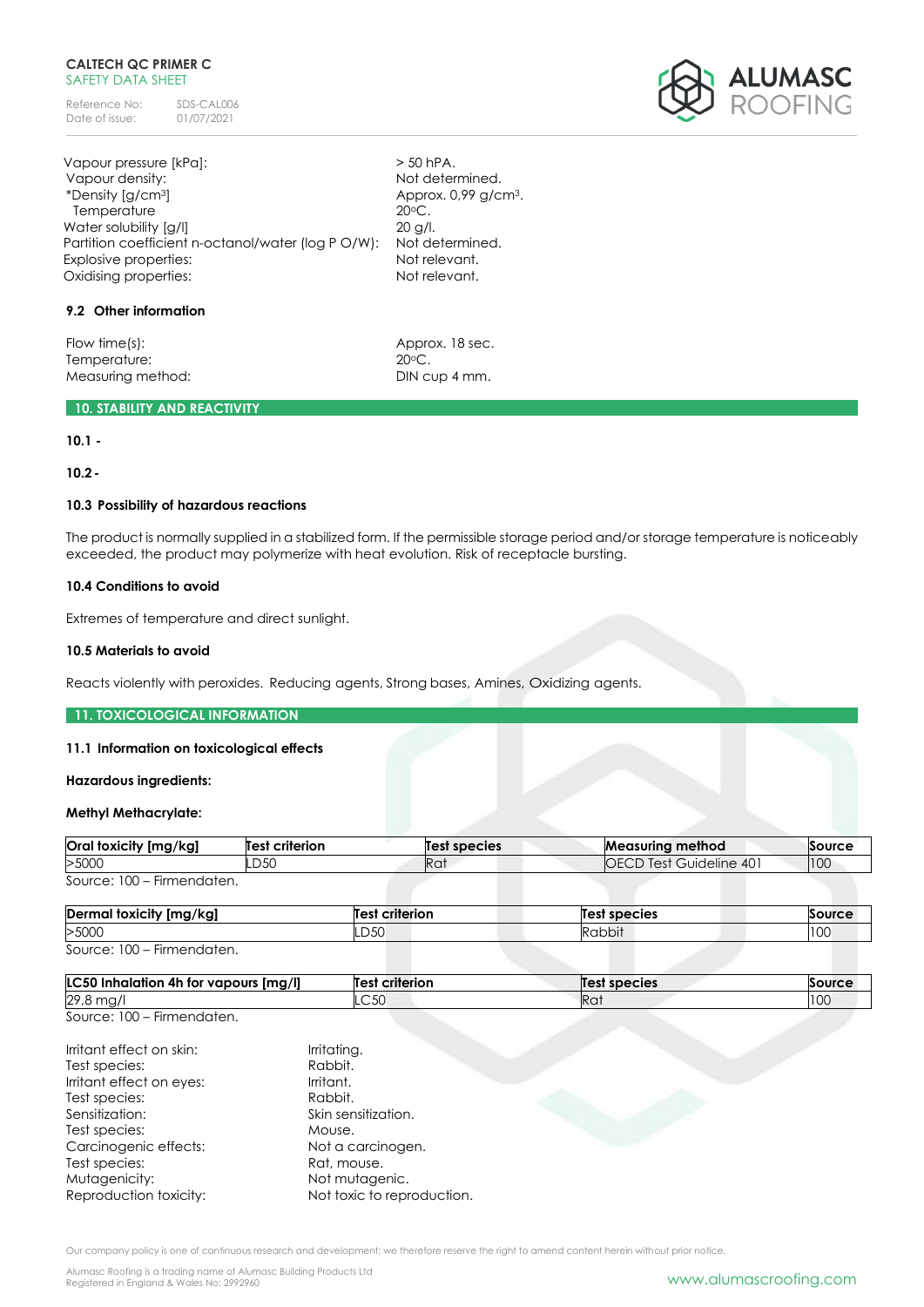Reference No: SDS-CAL006<br>Date of issue: 01/07/2021 Date of issue:

# ALUMASC

## **Specific target organ toxicity (single exposure) [mg/kg] Source Source Source Source**

**Causes respiratory tract irritation** 100

Source: 100 – Firmendaten.

# **Specific target organ toxicity (repeated exposure) [mg/kg] Source** No known effect 100

Source: 100 – Firmendaten.

## **1.4-Butandioldimethacrylate:**

| Oral toxicity [mg/kg]                                      | <br>Test<br>criterion | 'Test species | <b>Measuring method</b>         | <b>Source</b> |
|------------------------------------------------------------|-----------------------|---------------|---------------------------------|---------------|
| >5000                                                      | LD50                  | Rat           | 40<br>Guideline<br>$\mathsf{C}$ | 100           |
| $\overline{\phantom{a}}$<br>Firmendaten.<br>Source:<br>-UU |                       |               |                                 |               |

| Dermal toxicity [mg/kg] | Test criterion   | Test species | l Remarks                          | Source |
|-------------------------|------------------|--------------|------------------------------------|--------|
| >3000                   | LD <sub>50</sub> | Rabbit       | The information is based on        | 100    |
|                         |                  |              | our own tests, on data from        |        |
|                         |                  |              | lliterature and information from I |        |
|                         |                  |              | protective glove producers or      |        |
|                         |                  |              | lis based on data obtained.        |        |
|                         |                  |              | I from similar substances.         |        |

Source: 100 - Firmendaten

| Irritant effect on skin: | No skin irritation. |
|--------------------------|---------------------|
| Irritant effect on eyes: | No eye irritation.  |
| Sensitization:           | Sensitizing.        |
| Test species:            | Mouse.              |
| Carcinogenic effects:    | No known effect.    |
| Mutagenicity:            | No known effect.    |
| Reproduction toxicity:   | No known effect.    |
|                          |                     |

| Specific target organ toxicity (single exposure) [mg/kg] | Source |
|----------------------------------------------------------|--------|
| No known effect                                          |        |
| Source: 100 – Firmendaten.                               |        |

| Specific target organ toxicity (repeated exposure) [mg/kg] | <b>Source</b> |
|------------------------------------------------------------|---------------|
| No known effect                                            |               |
|                                                            |               |

Source: 100 – Firmendaten.

## **1,1`-(P-Tolylimino)Dipropan-2-Ol:**

| Oral toxicity [mg/kg]      | Test criterion | Test species    | Source |
|----------------------------|----------------|-----------------|--------|
| 45 mg/kg                   | .D50           | Ra <sup>.</sup> | 110C   |
| Source: 100 – Firmendaten. |                |                 |        |

| Dermal toxicity [mg/kg] | ' criterion<br>Test | species            |                 |
|-------------------------|---------------------|--------------------|-----------------|
| 2001<br>mg/kc           | LD50                | $P^{\sim}$<br>INU. | $\sim$<br>1 U U |
| 0.100                   |                     |                    |                 |

Source: 100 – Firmendaten.

Irritant effect on skin: No skin irritation. Irritant effect on eyes: Irritant. Sensitization: No sensitization responses were observed. Mutagenicity: Negative.

## **11.2 Additional information**

Symptoms of overexposure may be headache, dizziness, tiredness, nausea and vomiting. Irritating to eyes, respiratory system and skin. Irritating to mucous membranes.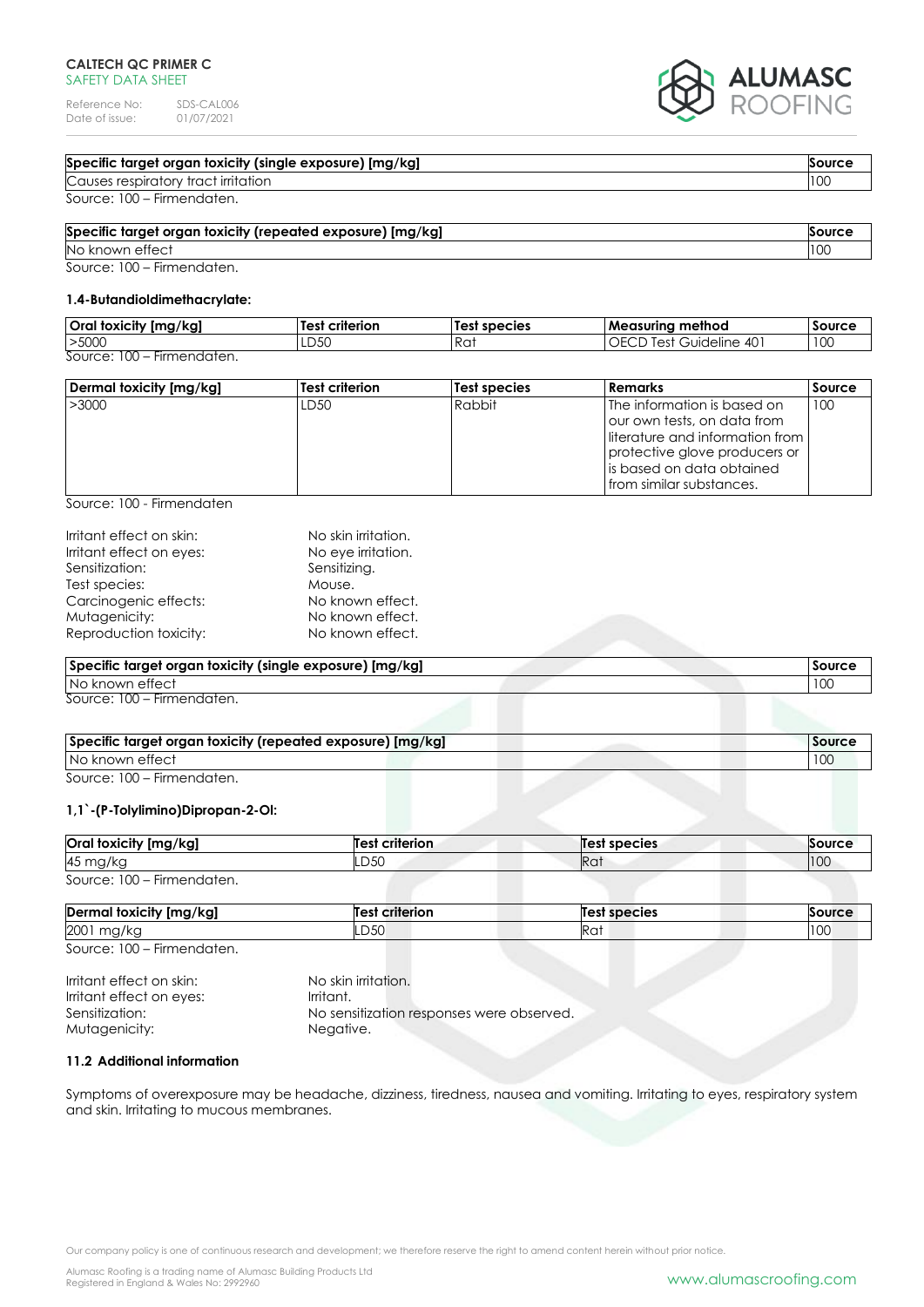

## **12. ECOLOGICAL INFORMATION**

## **12.1Ecological information**

**Toxicity:**

## **Hazardous ingredients:**

#### **Methyl Methacrylate:**

| Toxicity to fish [mg/l] | Test criterion | <b>Test species</b>                    | <b>Measuring method</b>              | <b>Exposure duration</b> | Source |
|-------------------------|----------------|----------------------------------------|--------------------------------------|--------------------------|--------|
| $191$ mg/l              | LC50           | Oncorhynchus mykiss<br>(rainbow trout) | <b>IOECD Test Guideline 203 96 h</b> |                          | 100    |

Source: 100 – Firmendaten.

| Toxicity to daphnia [mg/l] | <b>Test criterion</b> | Test species                  | <b>Exposure duration</b> | <b>Measuring method</b>           | Source |
|----------------------------|-----------------------|-------------------------------|--------------------------|-----------------------------------|--------|
| 69 mg/l                    | EC 50                 | Daphnia magna<br>(water flea) | 48 h                     | <b>OECD</b> Test<br>Guideline 202 | 100    |

Source: 100 – Firmendaten.

| Toxicity to algae [mg/l] | <b>Test criterion</b> | Test species                                  | <b>Exposure duration</b> | <b>Measuring method</b>           | Source |
|--------------------------|-----------------------|-----------------------------------------------|--------------------------|-----------------------------------|--------|
| $>110$ mg/l              | EC <sub>50</sub>      | Selenastrum<br>capricornutum<br>(green algae) | 72 h                     | <b>OECD</b> Test<br>Guideline 201 | 100    |

Source: 100 – Firmendaten.

| $NOEC$ (fish) $[mg/l]$     | Test species                   | <b>Measuring method</b> | Source |
|----------------------------|--------------------------------|-------------------------|--------|
| 9,4                        | Brachydanio rerio (zebra fish) | OECD Test Guideline 210 | 10C    |
| Source: 100 – Firmendaten. |                                |                         |        |

| NOEC (daphnia) [mg/l] | Test species               | Measuring method          | Source |
|-----------------------|----------------------------|---------------------------|--------|
| 37                    | Daphnia maana (water flea) | Guideline.<br>202<br>Test | 100    |
| $\sim$ $\sim$ $\sim$  |                            |                           |        |

Source: 100 – Firmendaten.

| Biodegradability:   | Readily biodegradable.                 |
|---------------------|----------------------------------------|
| Method of analysis: | OECD 301C/ISO 9408/EEC 92/69/V, C.4-F. |
| Bioaccumulation:    | Does not bioaccumulate.                |
| Mobility: .         | Terrestrial compartment not relevant.  |

#### **1.4-Butandioldimethacrylate:**

| Toxicity to fish [mg/l] | Test criterion | Test species                    | <b>Exposure duration</b> | Source |
|-------------------------|----------------|---------------------------------|--------------------------|--------|
| 32,5                    | LC50           | Leuciscus idus<br>(golden orfe) | 148 h                    | 100    |

Source: 100 – Firmendaten.

| Toxicity to daphnia [mg/l] | <b>Test criterion</b> | Test species                  | <b>Exposure duration</b> | Source |
|----------------------------|-----------------------|-------------------------------|--------------------------|--------|
| 751                        | EC10                  | Daphnia magna<br>(water flea) | 21<br>day(s)             | 100    |

Source: 100 – Firmendaten.

| Toxicity to algae [mg/l] | Test criterion  | Test species | l Exposure duration | Source |
|--------------------------|-----------------|--------------|---------------------|--------|
| 9,79                     | FC, 50<br>LV JV | Desmodesmus  | 70h<br>$\sim$ 1.    | 10C    |
|                          |                 | subspicatus  |                     |        |

Source: 100 – Firmendaten.

| Biodegradability:   | Readily bio |
|---------------------|-------------|
| Ready degradability |             |
| Bioaccumulation:    | Does not bi |

degradable, failing 10-d window.

ioaccumulate.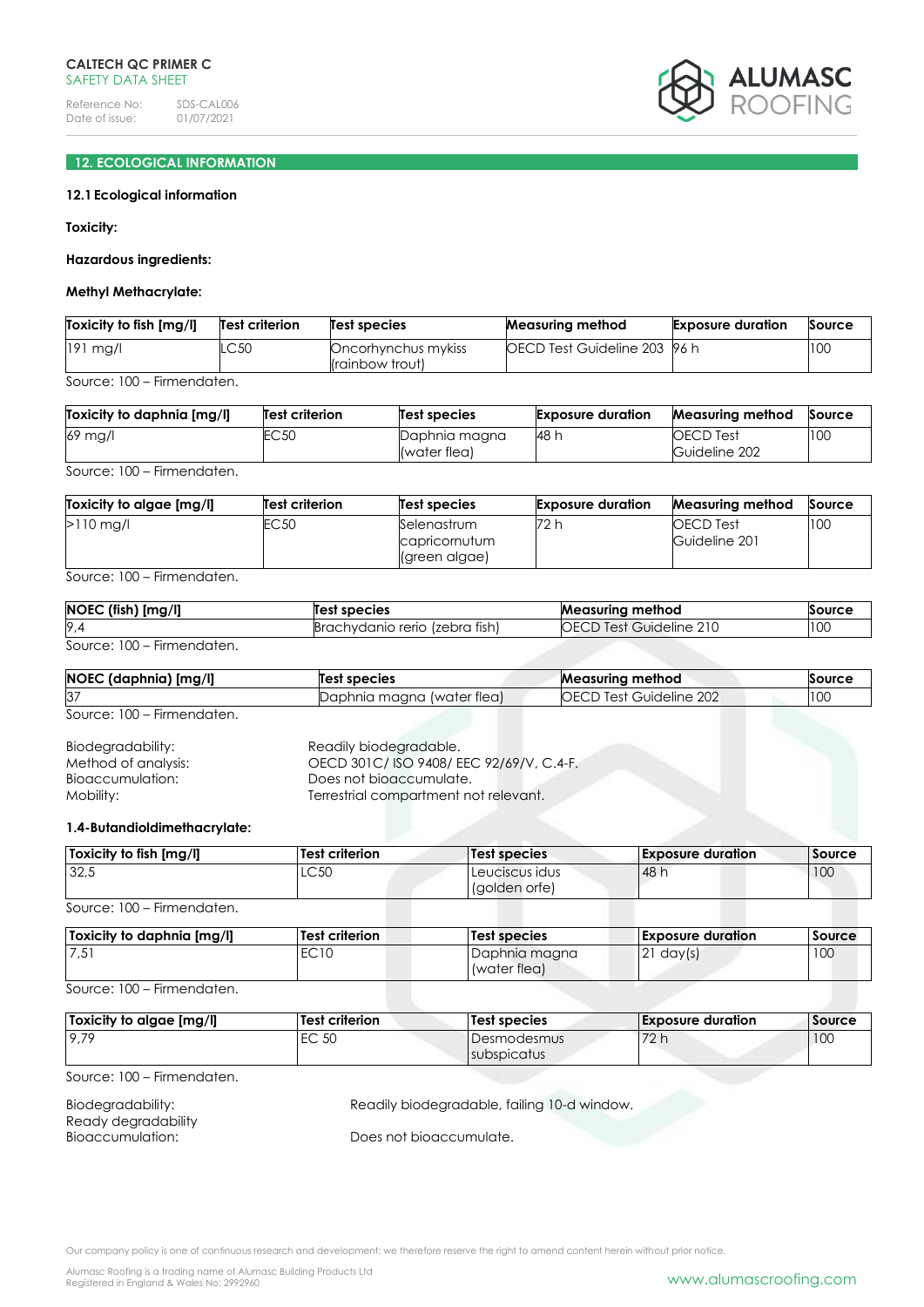Reference No: SDS-CAL006<br>Date of issue: 01/07/2021 Date of issue:



## **1,1`-(P-Tolylimino)Dipropan-2-Ol:**

| Toxicity to fish [mg/l] | <b>Test criterion</b> | Test species                      | <b>Exposure duration</b> | Source |
|-------------------------|-----------------------|-----------------------------------|--------------------------|--------|
|                         | .C50                  | Brachydanio rerio<br>(zebra fish) | 96 h                     | 10C    |

Source: 100 – Firmendaten.

| Toxicity to daphnia [mg/l] | Test criterion | <b>Test species</b>           | <b>Exposure duration</b> | Source |
|----------------------------|----------------|-------------------------------|--------------------------|--------|
| 28,8                       | EC50           | Daphnia magna<br>(water flea) | 18h                      | 100    |

Source: 100 – Firmendaten.

| Toxicity to algae [mg/l] | Test criterion | Test species               | <b>Exposure duration</b> | Source |
|--------------------------|----------------|----------------------------|--------------------------|--------|
| 245                      | EC50           | Desmodesmus<br>subspicatus | דה<br>L.                 | 100    |

Source: 100 – Firmendaten.

Biodegradability: Poorly biodegradable. Bioaccumulation: No data available.

**12.2 -**

**12.3 -**

**12.4 -**

## **12.5 Results of PBT and vPvB assessment**

This preparation contains no substance considered to be persistent, bioaccumulating nor toxic (PBT).

#### **12.6 Other adverse effects**

No data available.

| <b>13. DISPOSAL CONSIDERATIONS</b> |                                                                                                                                                                                                                                                                                                                                                                                                                                              |
|------------------------------------|----------------------------------------------------------------------------------------------------------------------------------------------------------------------------------------------------------------------------------------------------------------------------------------------------------------------------------------------------------------------------------------------------------------------------------------------|
| 13.1 Waste treatment methods       |                                                                                                                                                                                                                                                                                                                                                                                                                                              |
| Disposal considerations:           | According to the European Waste Catalogue, Waste Codes are not product specific,<br>but application specific. The following Waste Codes are only suggestions:                                                                                                                                                                                                                                                                                |
| Waste Code:                        | 08 04 10: waste adhesives and sealants other than those mentioned in 08 04 09.<br>The EWC Nr. only apply for the liquid product.<br>08 01 12: waste paint and varnish other than those mentioned in 08 01 11.<br>The EWC Nr. only apply for the liquid product.<br>170203: plastic This EWC Nr. only apply for the hardened product.<br>08 04 09* waste adhesives and sealants containing organic solvents or other dangerous<br>substances. |

## Uncleaned empty packaging:

## **14. TRANSPORT INFORMATION**

|                                 | Land transport ADR/RID | <b>Marine transport IMDG</b> | Air transport ICAO/IATA |
|---------------------------------|------------------------|------------------------------|-------------------------|
| <b>14.1 UN-No</b>               | 1263                   | 1263                         | 1263                    |
| 14.2 Description of the goods   | <b>PAINT</b>           | <b>PAINT</b>                 | <b>PAINT</b>            |
| 14.3 UN proper shipping name    |                        | <b>PAINT</b>                 | <b>PAINT</b>            |
| 14.4 Transport hazard class(es) |                        |                              |                         |
| 14.5 Packaging group            | $\mathsf{III}$         | $\mathsf{I}$                 | Ш                       |
| Labels                          |                        |                              | 3 - Flammable Liquid    |
|                                 |                        | O                            |                         |
|                                 |                        |                              |                         |
| <b>Risk No.</b>                 | 33                     |                              |                         |

Our company policy is one of continuous research and development; we therefore reserve the right to amend content herein without prior notice.

Alumasc Roofing is a trading name of Alumasc Building Products Ltd